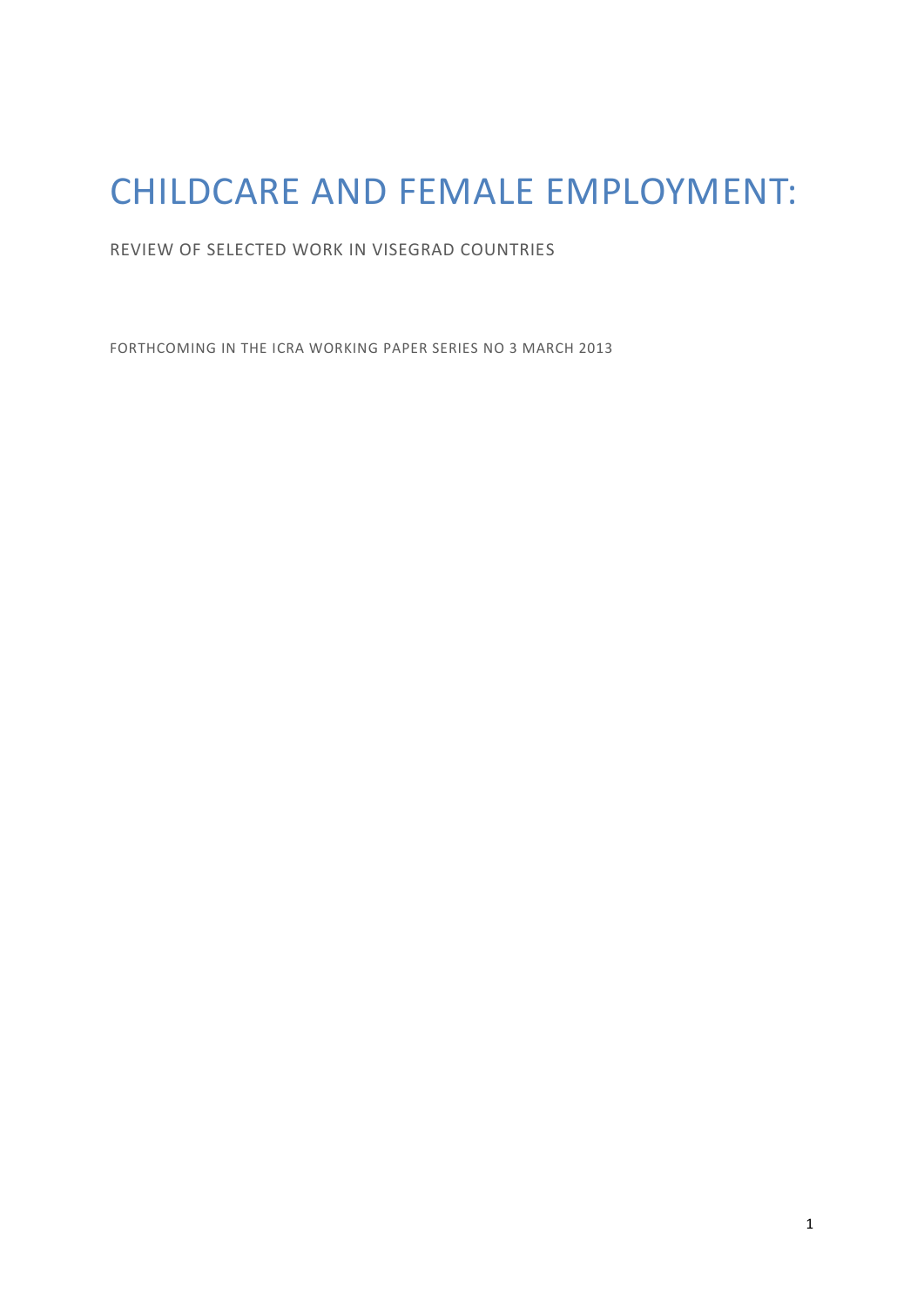## **ABSTRACT**

Increasing female employment levels has been one of the top priorities of the policymakers at the European as well as a national level. However, while one observes a slow increase, the disparities are seen to remain among the European countries, with the East-West divide being the sharpest. Several observers point out that the low levels of female employment are due to the lack of reconciliation measures that could allow for combining paid and domestic work. The aim of the paper is twofold. First, it presents empirical data on the employment levels of mothers across the European continent, focusing on the age of the child and socio-economic characteristics of a mother. Secondly, the paper focuses specifically on the Visegrad region as marked by a divergent decline in female labour market participation during the 1990s, and followed by a slow improvement in this respect. The paper presents the overview of the research conducted so far on the relation between various instruments of childcare policy and their impact on maternal employment with a scope on two countries of the region: Hungary and Poland.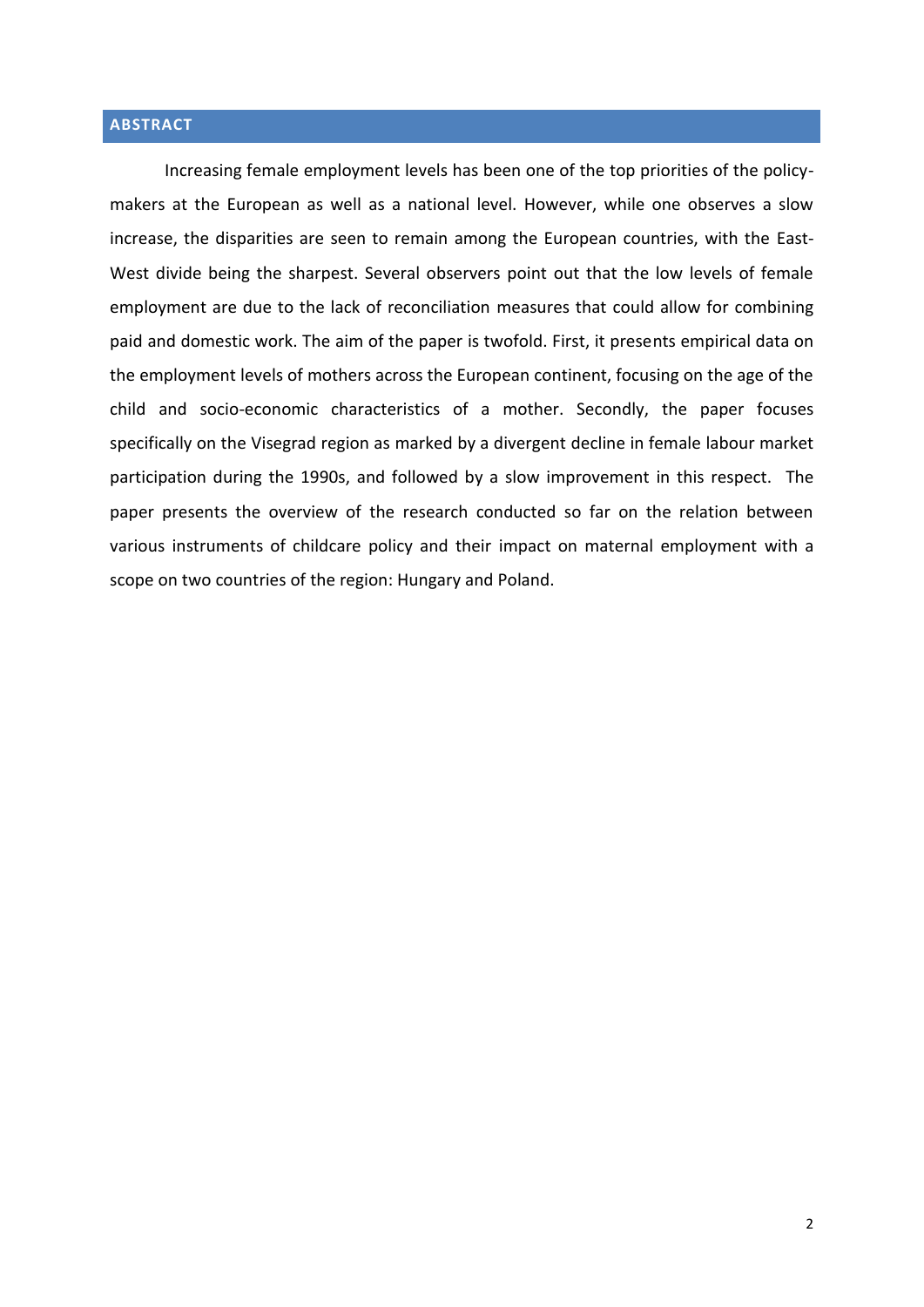#### **INTRODUCTION**

For some years already, political discussions focused on the issue of increasing female labour market participation (Adema, Whiteford, and Organisation for Economic Cooperation and Development. 2007). Importantly, women who have small children have been considered as a group, which faces one of the biggest risks of exiting the labour market for prolonged periods of time. The reason for such risk is the lack of possibilities concerning reconciliation of work and care, including institutional childcare, especially for children under three (crèches) (OECD 2001). Furthermore, in the case of countries of Central and Eastern Europe, the traditional employment pattern was two adults (parents) being employed due to relatively low levels of salaries (Szelewa 2012a). Such pattern was especially prominent before 1989 in the Visegrad countries. This meant that the care of children was provided either by public childcare institutions or economically inactive members of family.

The change of economic system significantly altered this pattern. Due to the output decline, resulting in growing unemployment levels and decreasing employment rates, many workers had been pushed out of labour markets. This phenomenon was especially visible in the case of female workers. The process of shrinking of post-socialist labour markets was accompanied by significant changes in the social policy financing and principles. The state withdrew its support for extensive childcare programs, many of them being organised by now liquidated state-owned enterprises (Saxonberg and Szelewa 2007). Also, the wave of refamilialization hit the region which emphasised the gendered division of care work and the importance of domestic sphere for childrearing (Saxonberg and Sirovatka 2005).

This paper is aimed at a brief overview of most important works devoted to the problems of employment as possibly linked to the availability of childcare services for smallest children. It begins with a small section presenting trends in employment, and then shows some selected studies that cover the problems of employment and childcare services, or more broadly, childcare policy instruments.

#### **TRENDS IN FEMALE EMPLOYMENT**

In other words, the negative results of the economic transformation were in many respects gendered: women experienced bigger decline in employment levels, more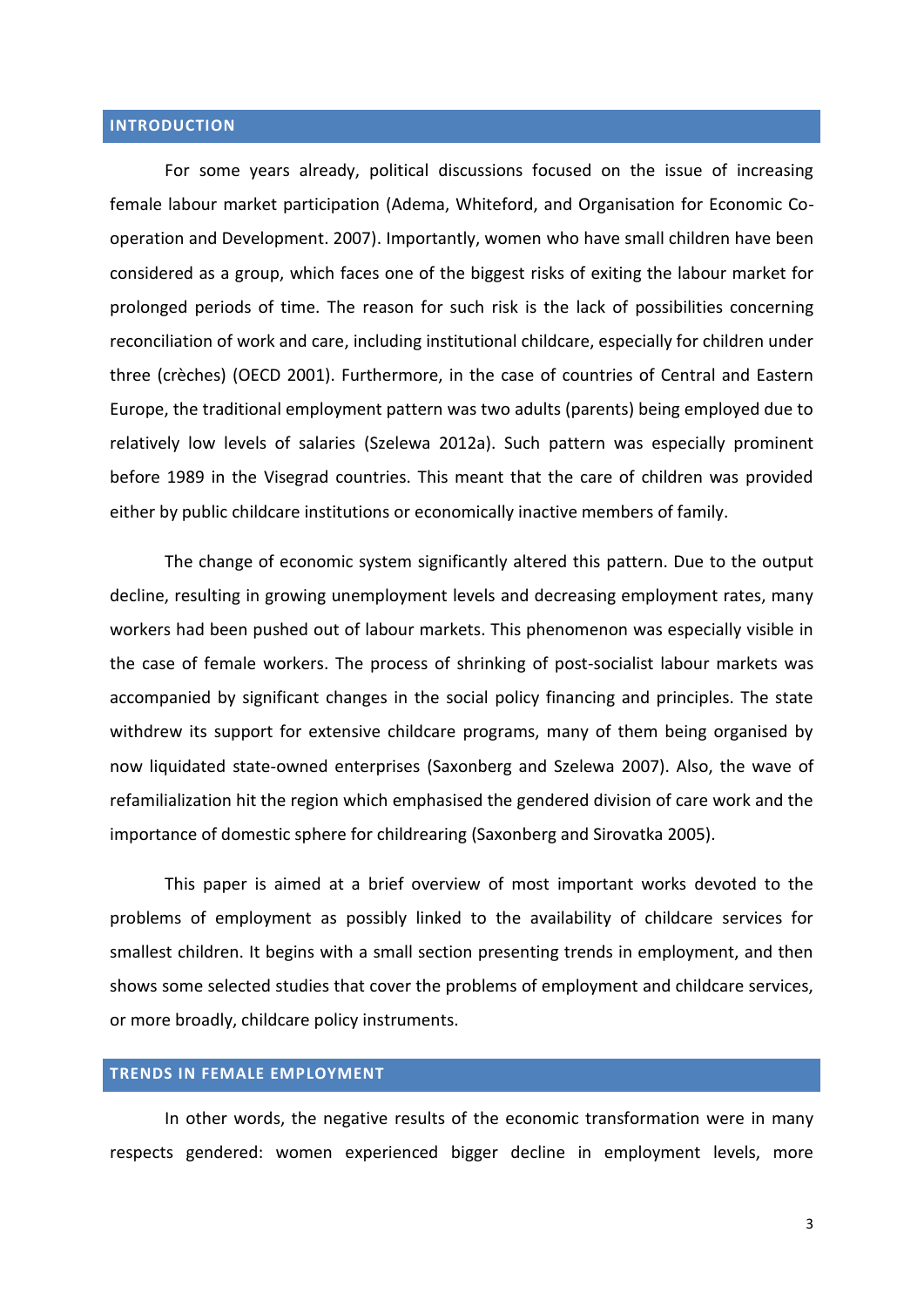extensive poverty, but also were more strongly than men affected by social policy retrenchment which pushed them back into the domestic sphere. Therefore, although during the last decades the rates of economic activity of women in the Western countries were rising, the opposite trend could be observed in the Eastern Europe (Szikra and Szelewa 2010). The table below illustrates the developments observed in the countries of Central and Eastern Europe during last twenty years.

| <b>Country</b>    | <b>Gender</b> | 1990 | 1995 | 2000 | 2005 | 2009     |  |
|-------------------|---------------|------|------|------|------|----------|--|
|                   | Female        |      | 59.1 | 54.6 | 44.1 |          |  |
| <b>Albania</b>    | Male          |      | 84.7 | 77.6 | 63.8 |          |  |
|                   | Female        |      | 47.9 | 44.7 | 44.4 | 47.5     |  |
| <b>Bulgaria</b>   | Male          |      | 56.8 | 56.2 | 55.4 | 59.0     |  |
| <b>Czech</b>      | Female        | 60.8 | 52.3 | 51.6 | 50.7 | 49.5     |  |
| Republic          | Male          | 72.9 | 71.4 | 69.3 | 68.7 | 68.3     |  |
|                   | Female        | 60.6 | 53.6 | 51.4 | 53.1 | 55.1     |  |
| <b>Estonia</b>    | Male          | 77.1 | 71.3 | 66.4 | 65.2 | 68.0     |  |
|                   | Female        | 46.3 | 40.3 | 41.7 | 43.1 | 43.0     |  |
| <b>Hungary</b>    | Male          | 64.5 | 57.1 | 58.5 | 58.3 | 58.2     |  |
|                   | Female        | 64.1 |      | 49.0 | 50.9 | 55.0     |  |
| Latvia            | Male          | 77.5 |      | 65.0 | 66.1 | 67.8     |  |
|                   | Female        | 60.2 | 55.1 | 55.0 | 51.2 | 53.2     |  |
| Lithuania         | Male          | 74.7 | 72.0 | 66.5 | 63.1 | 63.0     |  |
|                   | Female        |      | 51.1 | 50.1 | 47.7 | 47.3     |  |
| Poland            | Male          |      | 66.5 | 64.2 | 62.8 | 63.4     |  |
|                   | Female        | 54.9 | 60.4 | 58.2 | 46.9 | 46.6     |  |
| Romania           | Male          | 67.2 | 74.4 | 71.2 | 61.5 | 62.8     |  |
| Russian           | Female        |      |      |      | 47.2 |          |  |
| <b>Federation</b> | Male          |      |      |      | 56.3 | $\cdots$ |  |

| Table 1: Economic activity rates (labour force participation rates) of women and men (all population 15+) |  |  |  |
|-----------------------------------------------------------------------------------------------------------|--|--|--|
|-----------------------------------------------------------------------------------------------------------|--|--|--|

*Source*: UNECE Gender Statistics[, www.unece.org/stats/gender/](http://www.unece.org/stats/gender/)

The most distinct case is the Czech Republic, where during the first half of the 1990s the decline in female economic activity rate was biggest, also when compared to male participation rates. This trend was continuing during the last decade. In Romania the steepest decline took place during the last decade: female participation rates dropped from 60.4% in 1995 to 46.6% in 2009 and at the same time gender gap increased from about 14% to almost 18%.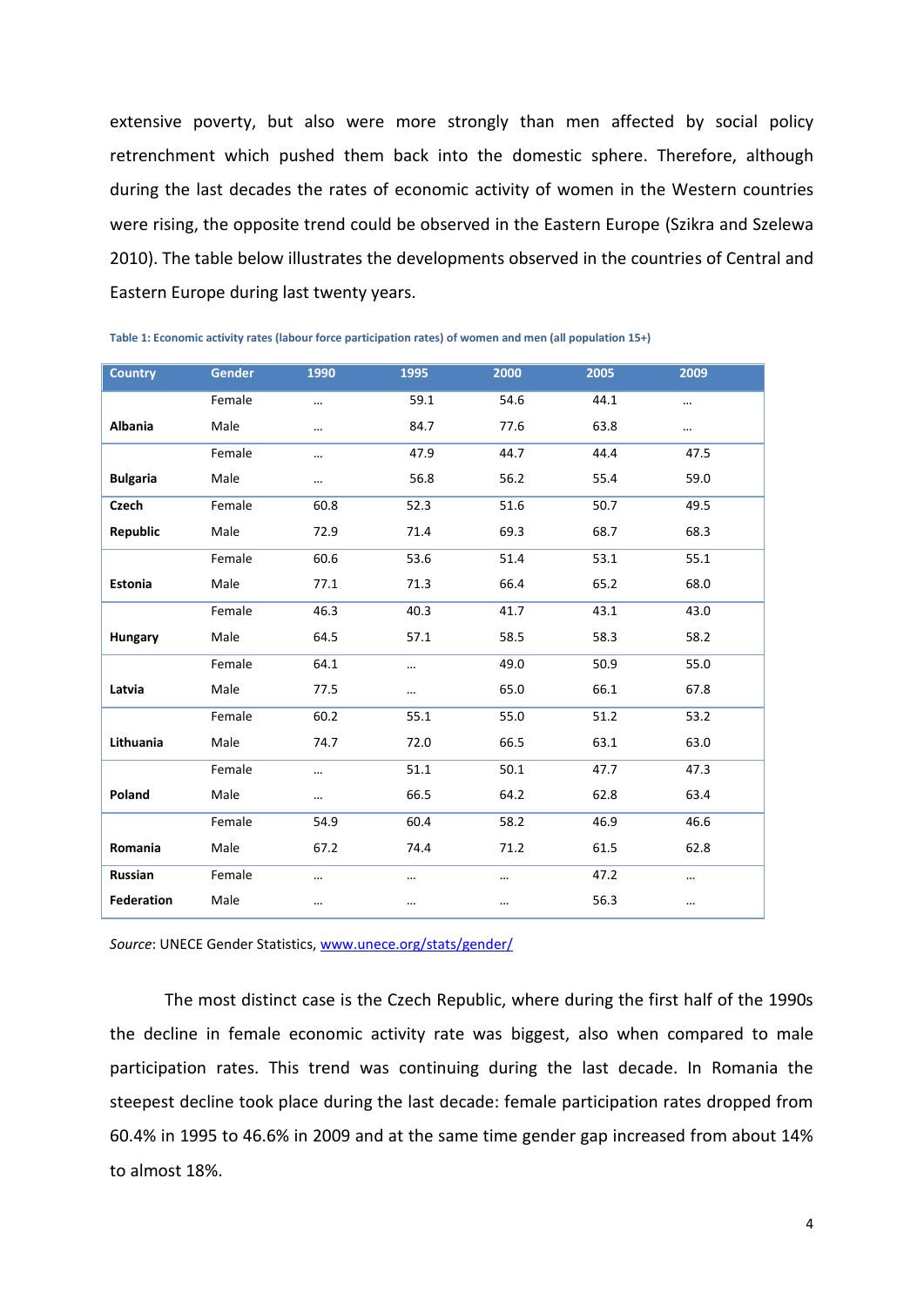In some countries this decline in economic activity was not that visible, though the gender gap remained or increased. In Poland, neither women nor men experienced so rapid decline in economic activity, however, the gender gap increased from about 15% in 1990 to about 17% in 2009. The situation was also difficult due to the unemployment rates that were highest in the region and amounted to over 20% in early 2000s (GUS 2005). Hungarian figures showed very low female economic activity already at the beginning of transformation and the rates were furthermore going down. Gender gap in Hungary remains considerable by international standards and equals to 15.2%.

Apart from the economic reasoning which stands behind the need for more women in the labour market, there is a growing agreement that provision of childcare is one of the pillars of gender equality and as such, partially removes the burden of care from women (Orloff 1993).

#### **MATERNITY AND EMPLOYMENT – A REVIEW OF EMPIRICAL DATA**

The aim of this section is to present and analyse data regarding employment level of mothers of different characteristics with children in different age groups.

When it comes to the employment levels of mothers of children, the most striking difference between countries of Western and Eastern Europe is that while in the former the employment rates do not differ to a large extent according to the child's age, in the latter, one observes a jump when a child reaches 2 years of age. The most significant change in this respect takes place in Hungary. It is important to note, that in the case of countries of Southern Europe (Spain and Italy), the levels of maternal employment in the early years of a child's life is higher, however, the following increase in the employment level is not as dynamic as in CEE. As a result, the employment levels of mothers of children in the school age (6-14) remain lower compared to worst performing country of the Visegrad region, that is Hungary – the reason for this might be the massive withdrawal from the labour market in CEE due to the lack of childcare services, and incentives in the form of cash benefits, and a rapid return to the labour market soon when a period of benefit is over and the accessibility of kindergartens is significantly bigger than crèches<sup>1</sup>.

**.** 

 $^1$  On distribution of access to childcare services see Zsuzsa Blaskó and András Gábos (2013), Redistribution effects of the childcare system in Hungary – Who is cared for?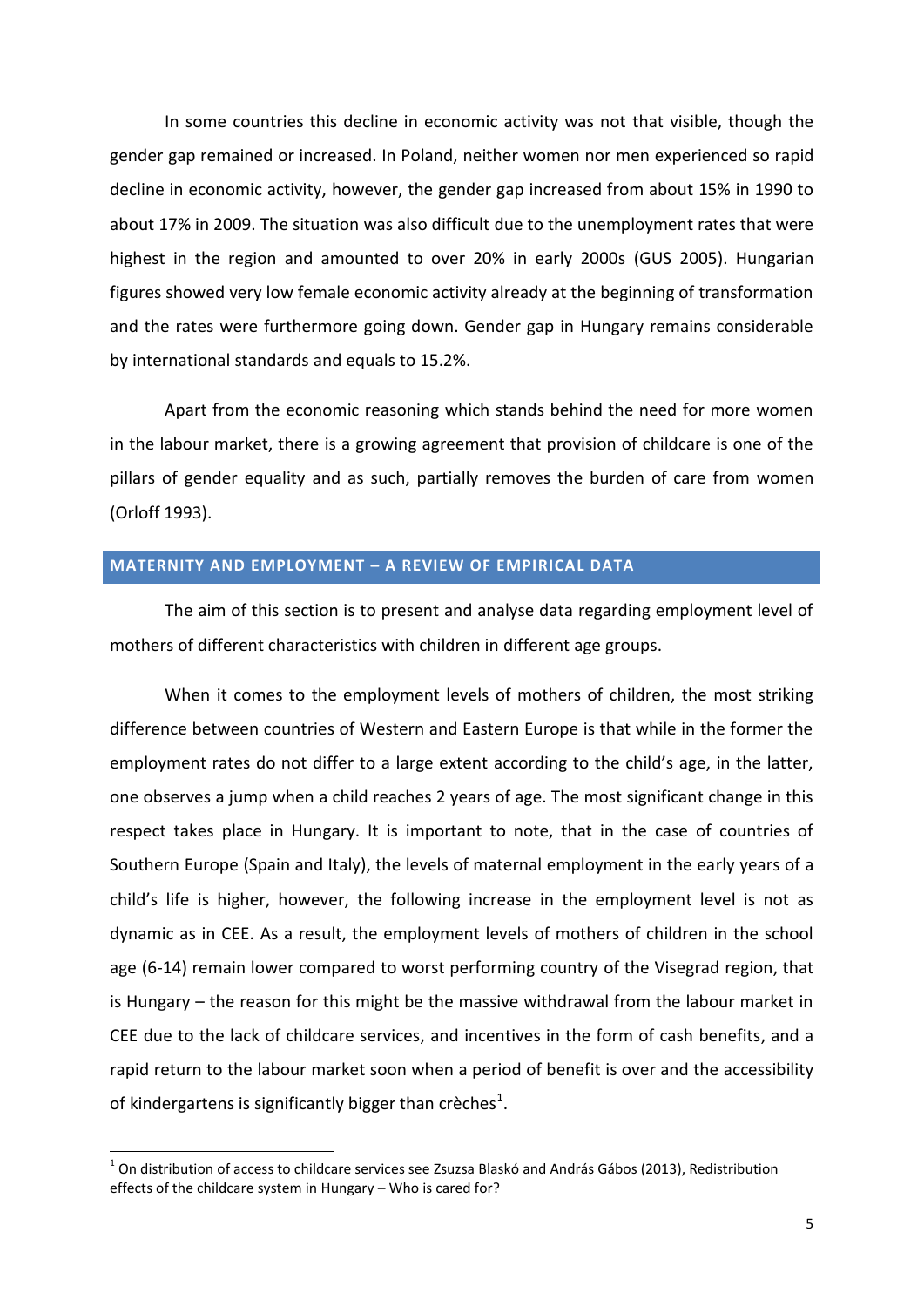

**Figure 1: Level of maternal employment according to three age groups of children aged 0-16 years, year 2010**

*Source*: own calculations based on LFS 2010, 1<sup>st</sup> q

The points raised above is confirmed, if we take a look at the maternal employment broke down to more detailed distribution of child's age covering years 0-2. Here we can see the outstanding position of Polish mothers, whose employment level is exceptionally high for the region of Central and Eastern Europe. On the other hand, Hungary, Slovakia and the Czech Republic perform worst in this respect. Such results confirm significant diversity in the region of CEE, and especially, the Visegrad countries.



**Figure 2: Level of maternal employment according to age groups of children: 0, 1, 2 and 6-14 years, year 2010**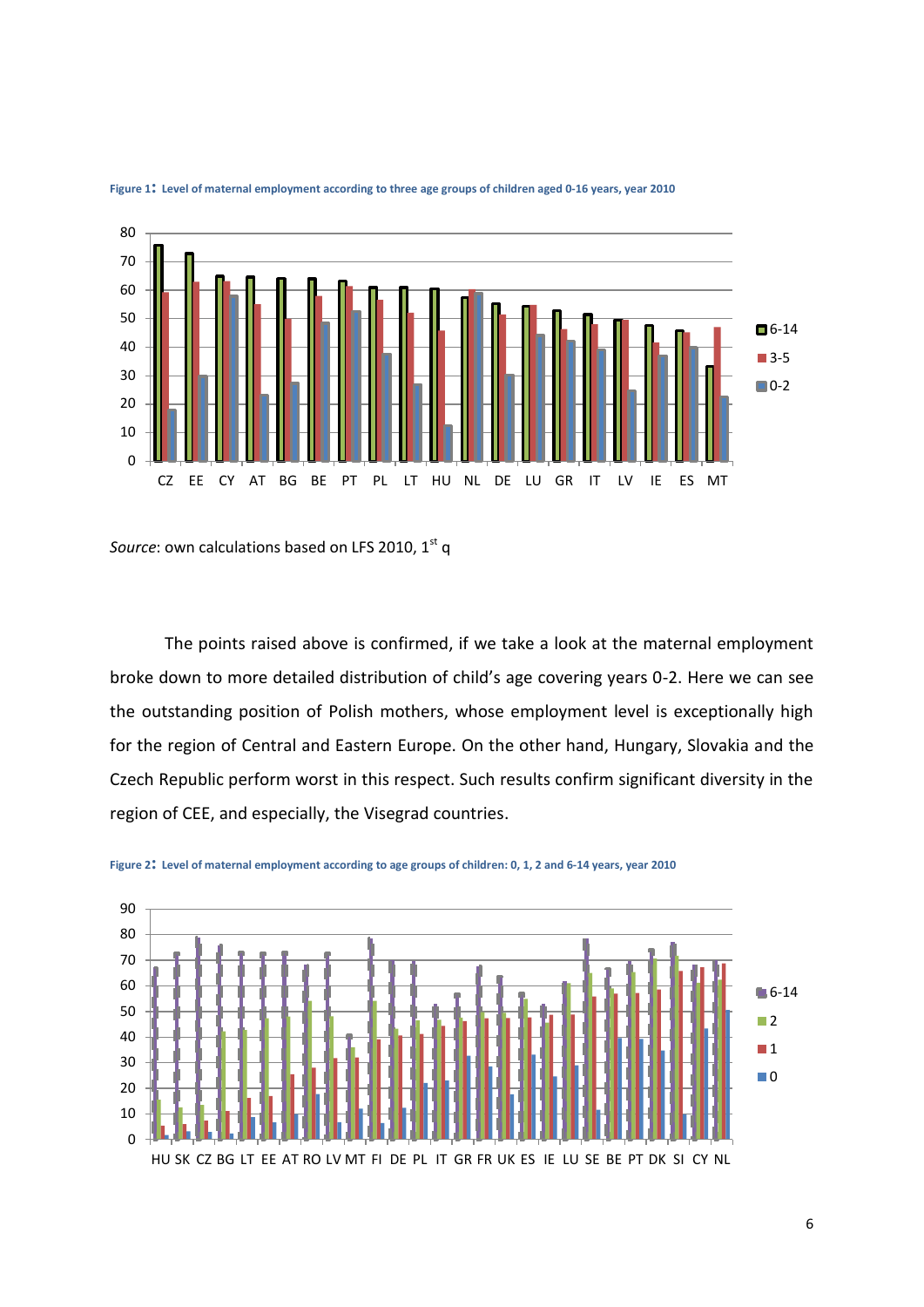#### *Source*: own calculations based on LFS 2010, 1<sup>st</sup> q





*Source*: own calculations based on LFS 2010, 1<sup>st</sup> q

The data broke down according to the educational status does not bring any conclusive points – the levels of employment depend more on the country effects rather than on the educational level of mothers.

To sum up, while in general the level of maternal employment in the Visegrad group does not differ substantially from the European average, the differences are more visible, when one disaggregates data according to the age of a child. Here, the biggest difference between Eastern and Western countries appear with respect to the mothers of youngest children (0-2 years). While in the Western part of Europe, one average the employment levels of such women is significantly higher, the countries of Eastern Europe catch up when a child crosses a threshold of 2 years. Then, the countries of the Visegrad groups display higher levels of employment as compared to Italy or Spain for example.

In the introduction to this paper, the role of institutional care for small children as a factor influencing mothers' employment, was raised. The following sections will explore more in depth research linking the impact of welfare state institutions on the maternal employment in two countries of the Visegrad region: Poland and Hungary.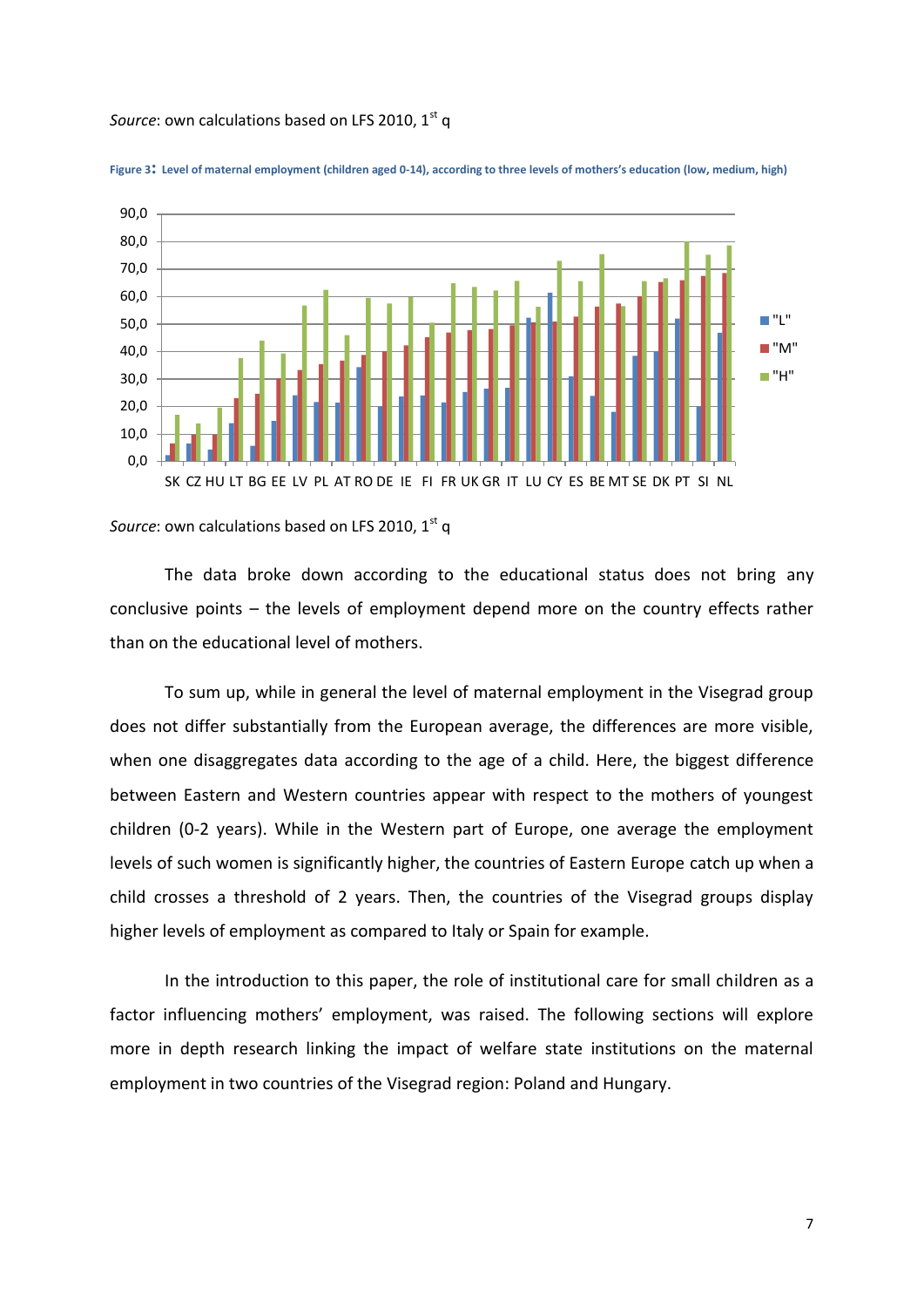## **COUNTRY STUDIES: POLAND (SELECTED STUDIES)**

Most of the studies conducted in Poland only indirectly relate to the issue of childcare services for smaller children as related to female employment. The problem is about both data and methodology used for possibly singling out the effect of childcare services availability.

One of more general studies on the possible effect of family policy instruments on employment showed mixed results (Graniewska, Balcerzak-Paradowska, and Staniszewska 1991). It was aimed at mapping women's motivations for using maternity leave, mostly with regard to their socio-economic background, but also according to their views on childcare, the number of children within the household. The researchers' aim was also to generally get some more knowledge on the problems of female employment and pro-creation decisions as (possibly) related to career and professional life.

The results showed that more than 50% of women enjoyed their job (gave nonmaterial or "compulsory" motivation for employment). Importantly, though, over 28% of the families lost more than 50% of income in the case of using childcare leave. About 14% of respondents did not want to continue employment after childcare leave, and the main reasons were the will to continue taking care of the child at home lack of availability of any other form of childcare

"Multidimensional diagnosis of women's position on the labour market" (Auleytner 2007) based on a survey with 1002 women who gave birth between 1995 and 2004, as well as a sample of employers. According to the report, after the first period of maternity leave, 25% of women used the full-length further parental leave, 22% used it part-time, 41% did not use it though they were eligible. The results also showed that after using parental leave 71.2% of women returned to the same institution, 18.3% became inactive (51% voluntary) and that 80% of women had their salary unchanged.

One of the most comprehensive analyses with regard to labour market situation of women as possibly related to the institutional structure of family policies was conducted at Warsaw School of Economic, with the use of LFS data from the special survey "Work and family duties" module conducted in 2005 (Kotowska, Sztanderska, and Wóycicka 2007). The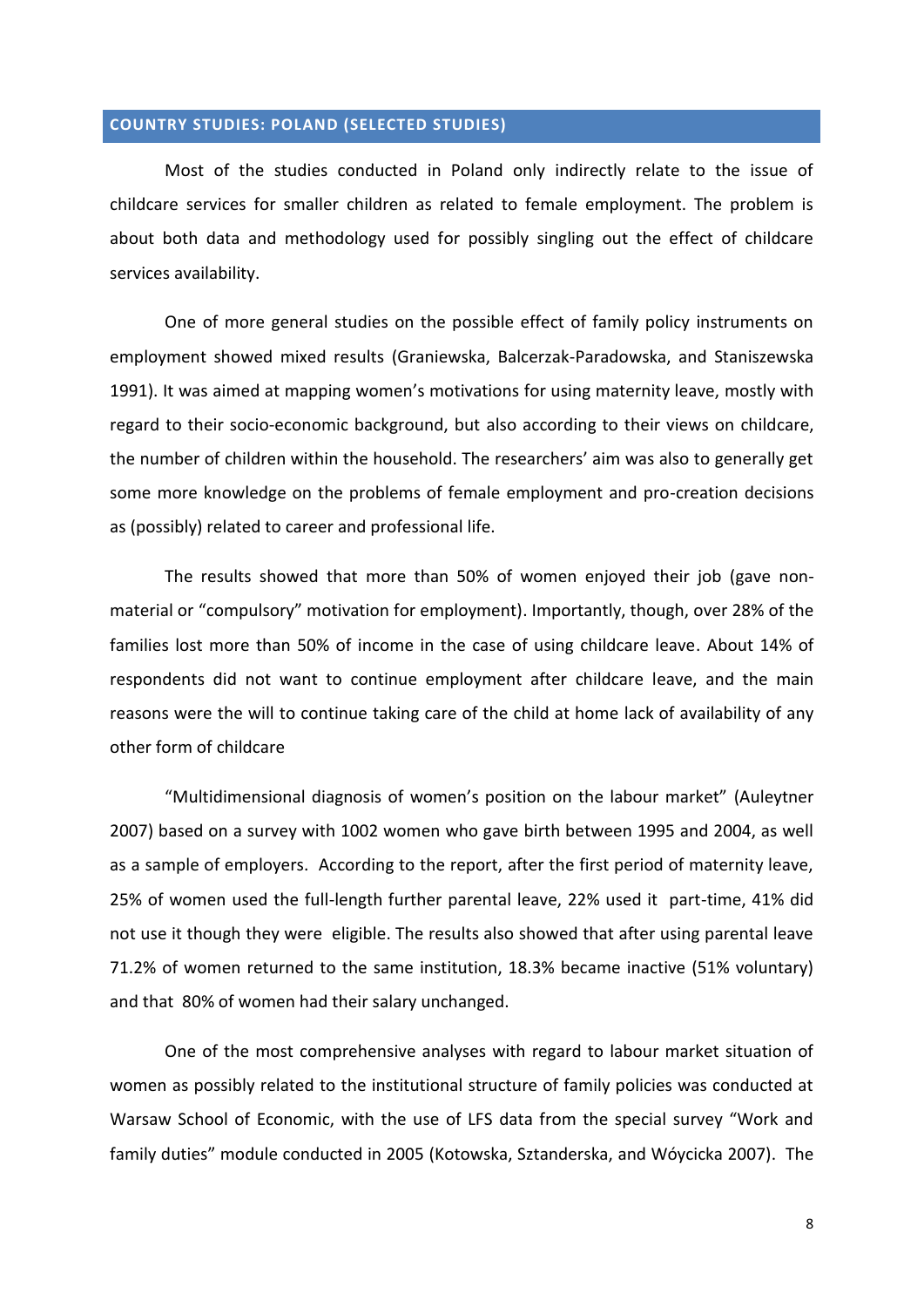aim of this study was to grasp the overall dynamics of changes of the social-economic background, including trends in fertility and on the labour market. The authors emphasised the contradictory effects of female employment: one of their general conclusion was that while the access to employment improves material conditions for having babies, it can also decrease fertility as parenthood requires breaks from employment.

Several chapters of this particular publication touch on different issues of work and care, gender relations, socio-economic and educational background of the household members etc.





Source: Our own calculations based on (Matysiak 2007a).

As might be concluded from Figure 4, for women time gained via external care services does not replace so much childcare hours, but it is more to extend the working hours (Matysiak 2007a). The motivation can be both: financial, but also non-financial (job treated as a part of self-realization, even if the costs of care are as high as the financial gain from additional working hours). Another interesting conclusion is that with regard to time allocation we can observe no difference with regard to households with children under 7 or under 3. Use of external care services increases activity rate by almost 1/3, and this is even more the case with regard to a small child (see Figure 5).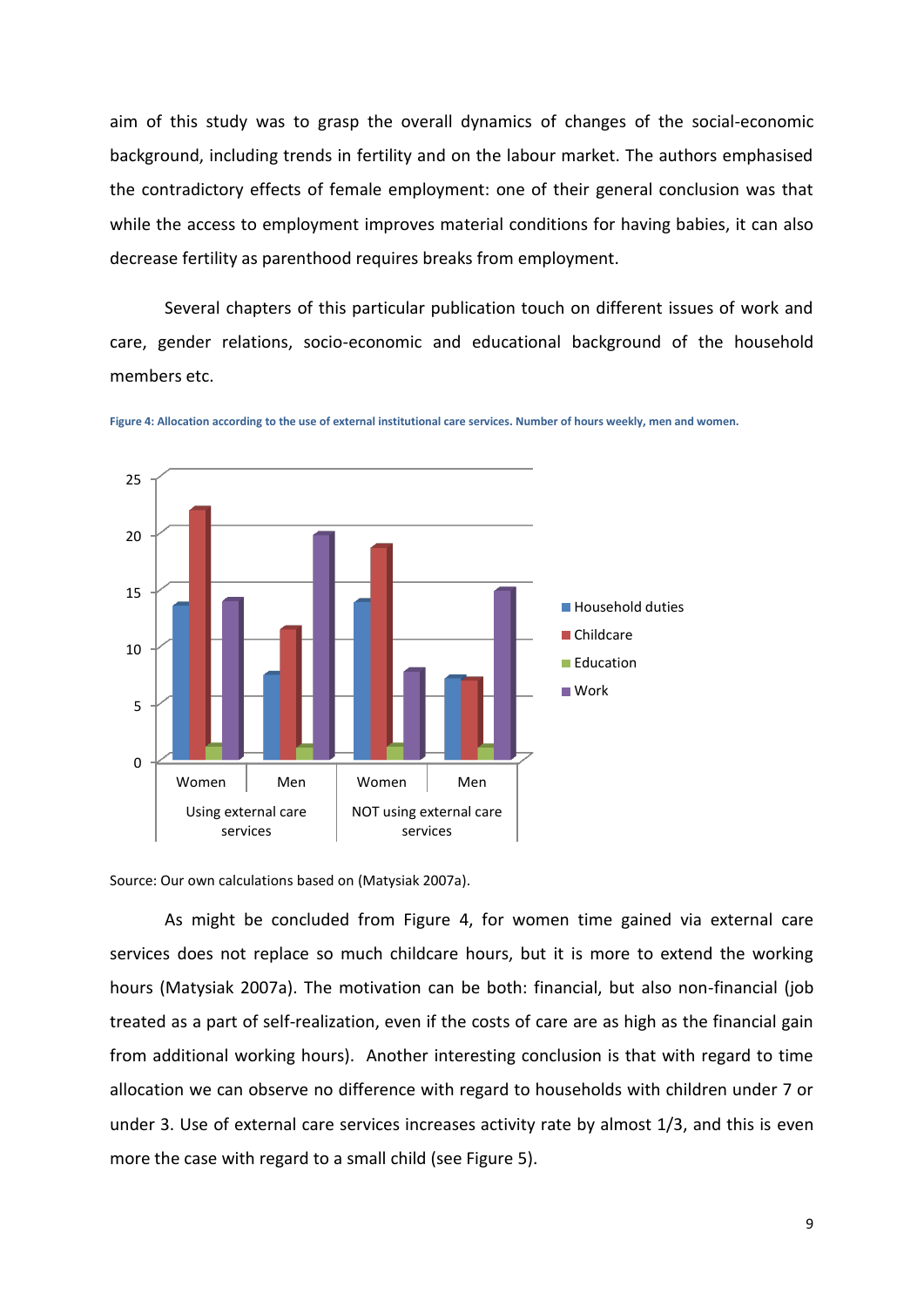

**Figure 5: Economic activity rates of women and men according to the use or non-use of external care services.** 

*Source*: (Kotowska, Sztanderska, and Wóycicka 2007)

In particular though, female economic activity increases in the case of the following forms of external care private care services (centre or nanny) (33 percentage points, unpaid care of family or friends (19 pp), public daycare (10 pp). The difference is even more striking in the case of employment rates. For example, women with children 4-6 have almost the same employment rates as men in the families that are not using childcare. Female employment of children over 7 raises quickly for households not using external childcare, but this is mostly due to the fact that these kids are going to school and school is not treated as childcare (see Figure 3).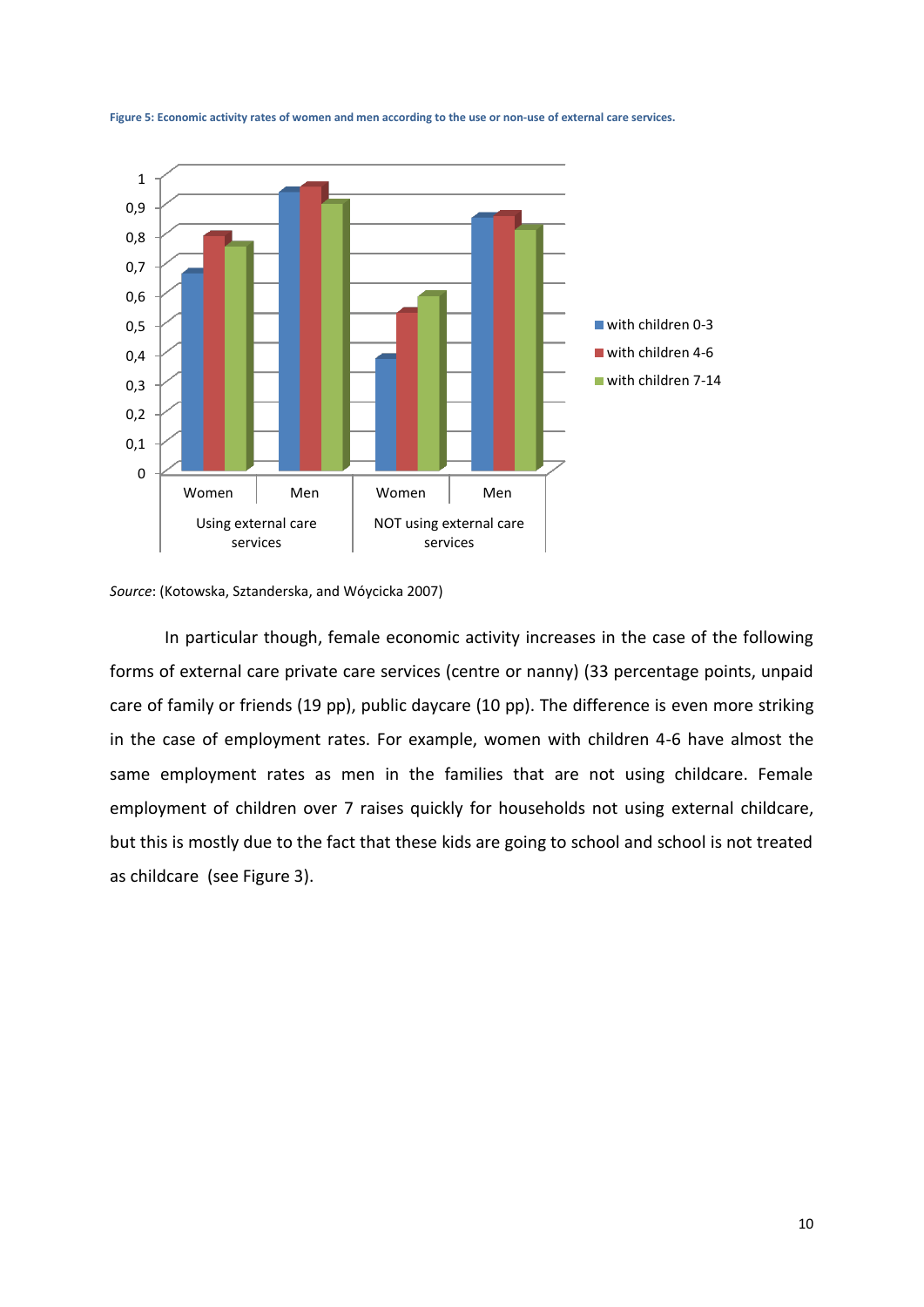

**Figure 6: Employment rates of women and men according to the use or non-use of external care services.**

*Source*: (Kotowska, Sztanderska, and Wóycicka 2007)

In sum, external care increases employment rate on the average by 69% for women and employment rate is 2.5 times higher for women with small children using external care. With regard to care activities, women at the age of 30-39 performing care are often economically dependent on their husbands.

Individual determinants of increasing economic activity (Matysiak 2007b) show differences between preferences of women and men Women much more want to rely on family members, while men prefer flexible working hours.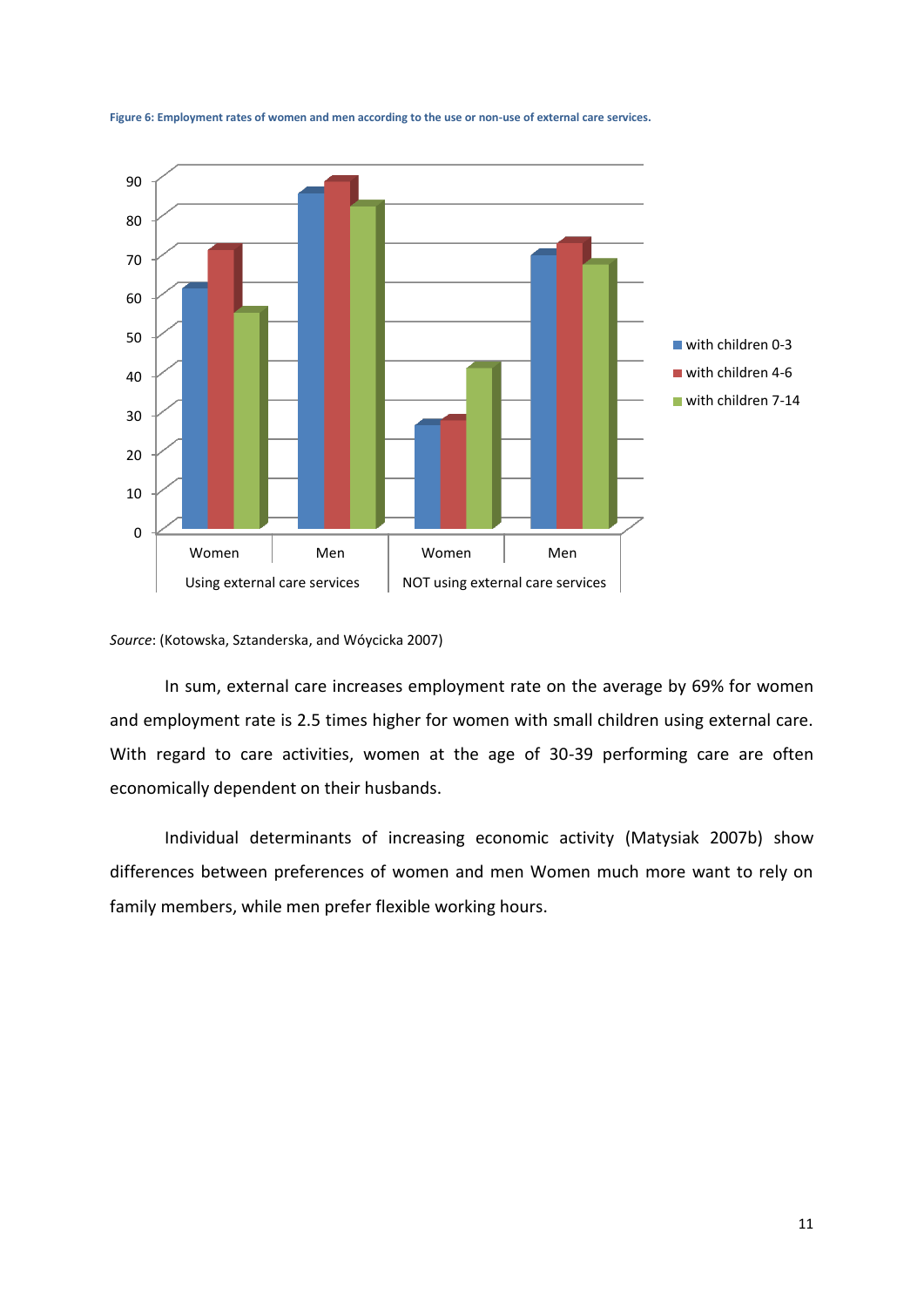



Source: (Matysiak 2007b)

This is in line with the findings of "Social Diagnosis" a cyclical report on the living conditions of Poles (Czapiński and Panek 2009) suggests apart from longer maternity leave suggests that flexible work time is best solution for reconciling work and family.

In particular, men more often prefer institutional childcare than women. Moreover, part-time work is hardly an option for those who are already employed (full time work as specific for Eastern European context), they are reluctant mostly because of decrease in earnings. As in other countries of the region, due to shortages in available job places women (as well as men) often have problems finding a job.

## **COUNTRY STUDIES: HUNGARY (SELECTED STUDIES)**

The impact of existing welfare state institutions has been analysed in a wider Central-European context by Scharle (2007). The author focused on both in-cash and in-kind benefits, but also labour market features to assess the impact of social policy arrangements on the participation of women having a child. The results of the analysis confirm the hypotheses built on the basis of theoretical considerations as well as previous empirical research. Accordingly, the most important factor influencing maternal employment in CEE is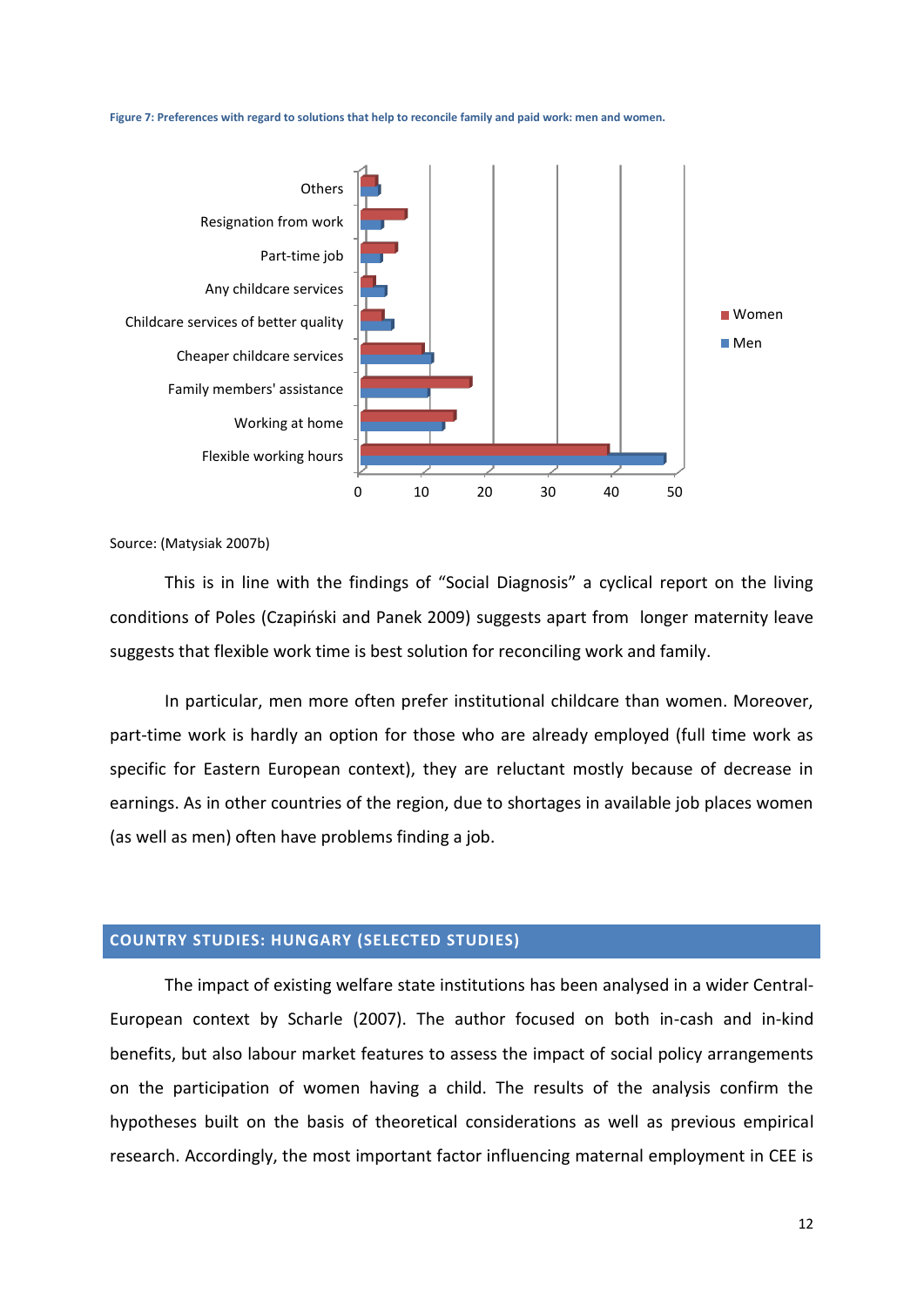the labour market situation: the probability of employment increases in the situation of low female unemployment levels. On the other hand, with increasing male unemployment levels, the probability of female employment increases as well. Importantly, the effects identified by the author are large. Also, the author demonstrates that contrary to the results identified for Western countries, the possibility of taking up a part-time job does not increase the labour force participation of women.

When it comes to the impact of social policy institutions, their impact is twofold. In the case of cash benefits, one can identify them as a disincentive with respect to labour market participation of women. According to the estimations, an increase in spending on cash transfers would translate into a decrease in the female labour force participation. This effect is much stronger in the case of Central and Eastern Europe as compared to Western Europe. While the increase by 0.1% of GDP in spending on cash transfers would translate into the decline by 0.3 percentage points in Western Europe, the respective decline would be as much as 0.8 percentage points. However, analyzing the impact of childcare services displays opposite effects: the increased spending on childcare services for children under three would yield the increase of female labour force participation by 0.8 percentage points. The magnitude of the effect is similar for both Eastern and Western Europe.

Scharle points out, that the labour market participation of women in Central and Eastern Europe is a result of two combined effects : labour market situation (unemployment) of men and women and spending on social policy measures related to childbearing, which can have either positive or negative effect on maternal employment, depending on the instrument chosen.

The analysis conducted by Balint and Kollo focuses mainly on the impact of cash benefits on female employments In their research, based on the 2005 Labour Force Survey care module, they conclude that the length of women's stay at home (while drawing childrelated benefits) is negatively associated with the number of families residing in a household, with the unemployment rate and transport possibilities as well as with the presence of a nursery in neighborhood. However, as the results indicate, the importance of childcare availability depends on the age of a child and this effect is especially visible for children older than 2 years. While below the threshold of 3 years the effects are not clear,

13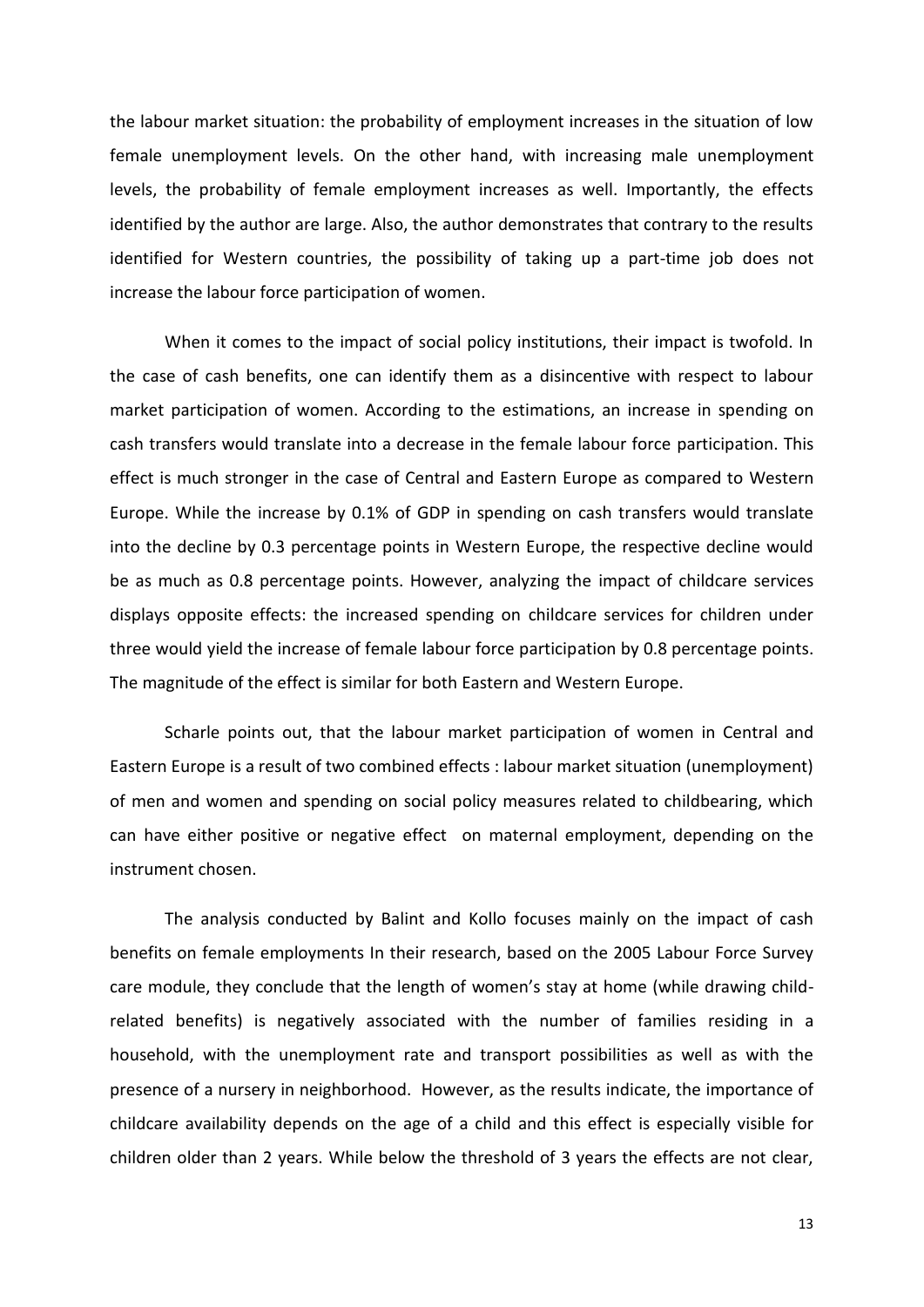above this threshold the availability of childcare institutions increases a probability of returning to paid employment.

# **CONCLUSIONS**

The empirical part of this paper demonstrated that there while on average the differences in maternal employment of women from the V4 groups does not significantly differ as compared to the European average, the significant difference appears in the case of mothers in the nursery age (under 3). The country studies from both Hungary and Poland confirm that indeed the access to the external childcare (that is not offered by mothers) or spending on crèches, increases significantly maternal employment. Such research may serve as an argument for the development of universal network of crèches in the V4 countries. However, also in terms of the research programs, some conclusions can be made:

- There is no comprehensive research study that would deal specifically with the impact of institutional childcare. So far, the research on cash transfers prevails;
- The impact of childcare should be more disaggregated currently any care offered by other persons or institutions than mother is collapsed into one category. For the sound study of childcare impact, more nuanced data are required.
- Finally, the accessibility and the quality of data are limited. There is a demand for high quality longitudinal microdata.